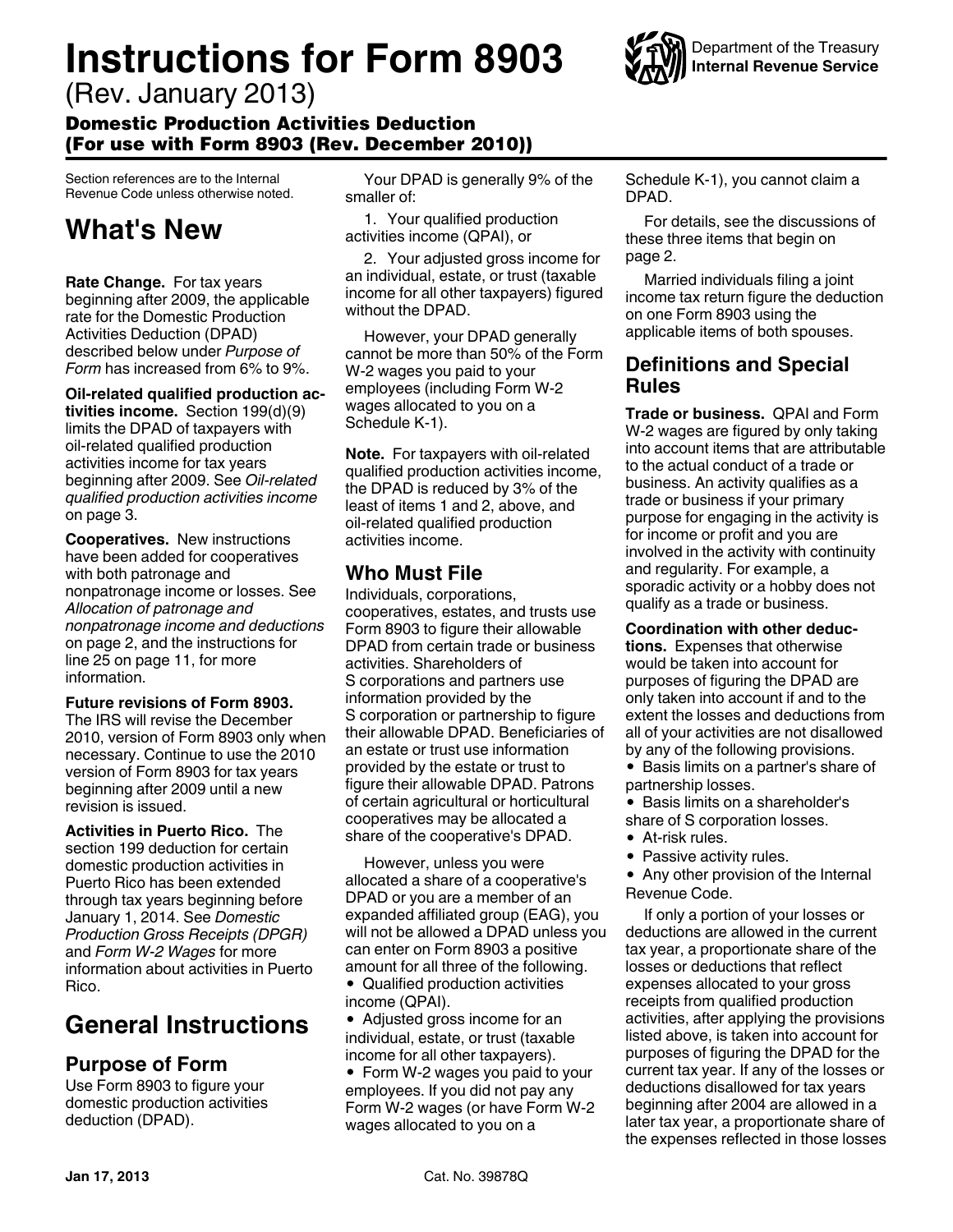or deductions is taken into account in figuring the DPAD in the later tax year.

A net operating loss under section 172 generally is figured without the section 199 deduction.

#### **S corporations and partnerships.**

The DPAD is applied at the shareholder or partner level. Certain S corporations and partnerships can figure QPAI and Form W-2 wages at the entity level and allocate and report these amounts to shareholders and partners. See *Qualified Production Activities Income (QPAI)* and *Form W-2 Wages* for more information.

All other S corporations and partnerships need to provide each shareholder or partner with information the shareholder or partner needs to figure the DPAD.

*Film production.* S corporation shareholders or partners that own 20% or more (directly or indirectly) of the capital interests in the S corporation or the partnership are treated as having engaged directly in any film produced by the S corporation or partnership, and the S corporation or partnership is treated as having engaged directly in any film produced by the S corporation shareholder or partner. See section 199(d)(1)(A)(iv) for more information.

**Estates and trusts.** Generally, an estate or trust will figure its:

• QPAI (which may be less than zero), and

• Form W-2 wages it paid to its employees (including Form W-2 wages allocated to it on a Schedule K-1).

These items are then allocated among the estate or trust and its beneficiaries based on the relative proportion of the estate's or trust's distributable net income (DNI) for the tax year that is distributed or required to be distributed to the beneficiary or retained by the estate or trust. If the estate or trust has no DNI for the tax year, QPAI and Form W-2 wages are allocated entirely to the estate or trust.

Although estates and trusts actually allocate their QPAI and Form W-2 wages to beneficiaries as discussed above, when completing Form 8903 they must reduce the amounts reported on lines 8 and 18 to reflect the portion of those amounts that were allocated to beneficiaries as QPAI or Form W-2 wages. For details, see *Specific Instructions* on page 8.

#### **Agricultural and horticultural cooperatives.** Generally, an

agricultural or horticultural cooperative can choose to allocate all, some, or none of its allowable DPAD (but not QPAI) to its patrons. For this purpose, an agricultural or horticultural cooperative is an organization described in section 1381 that is engaged in:

Manufacturing, producing, growing, or extracting (MPGE) in whole or significant part any agricultural or horticultural product, or

Marketing agricultural or horticultural products.

An organization engaged in marketing agricultural or horticultural products is treated as MPGE in whole or significant part any qualifying production property marketed by the organization that its patrons have engaged in MPGE. For this purpose, agricultural or horticultural products include fertilizer, diesel fuel, and other supplies used in agricultural or horticultural production.

*Allocation of cooperative DPAD.*  A patron who receives a patronage dividend or qualified per-unit retain certificate can be allocated any portion of the DPAD allowed with respect to the portion of the QPAI to which such payment is attributable. The cooperative must identify the portion of its DPAD allocated to a patron in a written notice mailed to the patron no later than the 15th day of the 9th month following the close of the cooperative's tax year. The allocated DPAD will also be reported to patrons that are not corporations on Form 1099-PATR, Taxable Distributions Received From Cooperatives.

**Note.** Patrons of agricultural or horticultural cooperatives cannot include any distributions of qualified payments from the cooperative in the computation of their DPAD.

*Allocation of patronage and nonpatronage income and deductions.* Cooperatives must calculate the DPAD separately to determine patronage and nonpatronage income or losses for purposes of determining unused patronage or nonpatronage losses on lines 12 and 13, respectively, of Schedule G, Form 1120-C.

If you have only patronage income and deductions, complete the Form 8903 as described in the instructions. However, if you have both patronage and nonpatronage income and deductions, see the instructions for line 25 before completing the Form 8903.

#### **Expanded affiliated groups**

**(EAGs).** All members of an EAG are treated as a single corporation to figure their DPAD. The DPAD is allocated among the members of the group in proportion to each member's respective amount (if any) of QPAI. See the instructions for line 24 before completing Form 8903.

An EAG is an affiliated group as defined in section 1504(a) determined:

By substituting "more than 50%" for "at least 80%" each place it appears, and

• Without regard to paragraphs (2) and (4) of section 1504(b).

A corporation's status as a member of an EAG is determined on a daily basis. Also, if a corporation joins or leaves an EAG, its status as a member of the EAG is determined at the end of the day on which it joins or leaves the EAG.

If all the capital and profits interests of a partnership are owned by members of a single EAG at all times during the partnership's tax year, the partnership and all members of the group are treated as a single taxpayer to figure their domestic production gross receipts (DPGR) for that tax year.

**Alternative minimum tax (AMT).**  For taxpayers other than corporations, the DPAD used to determine regular tax is also used to determine alternative minimum taxable income (AMTI). Corporations use AMTI (instead of taxable income) figured without the DPAD to figure the alternative minimum DPAD used to determine AMTI.

For details, see the Instructions for Form 4626, Alternative Minimum Tax—Corporations.

**Statistical Sampling.** You are generally allowed to use statistical sampling for purposes of calculating the DPAD. For details about acceptable statistical sampling methodologies, see Rev. Proc. 2007-35. You can find Rev. Proc.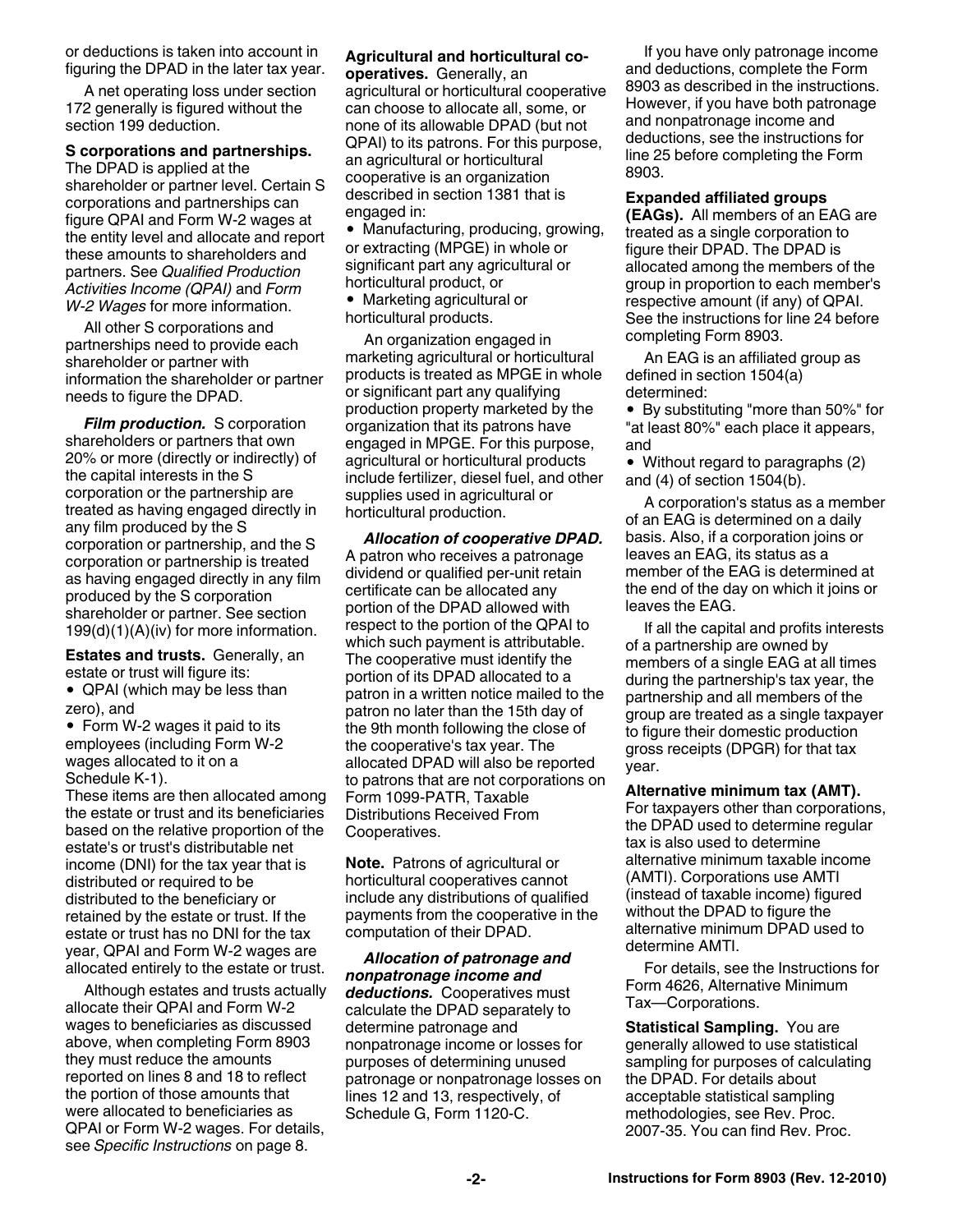2007-35 on page 1349 of I.R.B. 2007-23 at *[www.irs.gov/pub/irs-irbs/](http://www.irs.gov/pub/irs-irbs/irb07-23.pdf) [irb07-23.pdf.](http://www.irs.gov/pub/irs-irbs/irb07-23.pdf)*

### **Qualified Production Activities Income (QPAI)**

Your allowable DPAD generally cannot be more than 9% of your QPAI. If you do not have QPAI, you generally are not allowed a DPAD. However, you do not need QPAI to claim a DPAD you are allocated as a patron of an agricultural or horticultural cooperative.

#### **S corporations and partnerships.**

S corporations and partnerships that meet specific requirements can choose to figure QPAI at the entity level and allocate QPAI to shareholders or partners. The shareholder or partner then combines the allocated portion with QPAI from other sources on Form 8903 to determine the DPAD. S corporations or partnerships that are not eligible to figure QPAI at the entity level must report each shareholder's or partner's share of deductions, expenses, or losses on Schedule K-1 with other information the shareholder or partner needs to figure their DPAD.

**QPAI from an estate or trust.** An estate or trust will figure its QPAI and report each beneficiary's share on Schedule K-1 (Form 1041).

**Figuring QPAI.** QPAI is the excess (if any) of:

1. Domestic production gross receipts (DPGR), over

2. The sum of:

a. Cost of goods sold allocable to DPGR, and

b. Other expenses, losses, or deductions (other than the DPAD) which are properly allocable to DPGR.

**Cooperatives.** Cooperatives figure QPAI without any deduction for patronage dividends, per-unit retain allocations, or nonpatronage distributions under section 1382(b) or (c).

**Oil-related qualified production activities income.** For tax years beginning after 2009, Section 199(d) (9) reduces the DPAD of taxpayers with oil-related qualified production activities income by 3% of the least of the following amounts.

- Oil-related QPAI,
- QPAI, or

• Adjusted gross income for an individual, estate, or trust (taxable income for all other taxpayers) figured without the DPAD.

Oil-related qualified production activities income is QPAI attributable to the production, refining, processing, transportation, or distribution of oil or gas, or any primary product from oil or gas (section  $927(a)(2)(C)$ ), as in effect before its repeal).

*Primary products from oil.*  Primary products from oil are crude oil and all products derived from the destructive distillation of crude oil, including volatile products, light oils such as motor fuel and kerosene, distillates such as naphtha, lubricating oils, greases and waxes, and residues such as fuel oil.

A product or commodity derived from shale oil, which would be a primary product from oil if derived from crude oil, is considered a primary product from oil.

*Primary products from gas.*  Primary products from gas are all gas and associated hydrocarbon components from gas or oil wells, whether recovered at the lease or upon further processing, including natural gas, condensates, liquefied petroleum gases such as ethane, propane, and butane, and liquid products such as natural gasoline.

See Temporary regulations section 1.927(a)-1 $T(g)(2)$  for additional information.

#### **Domestic Production Gross Receipts (DPGR)**

Generally, your gross receipts (defined below) derived from the following activities are DPGR.

1. Construction of real property you perform in the United States in your construction trade or business.

2. Engineering or architectural services you perform in the United States in your engineering or architectural services trade or business for the construction of real property in the United States.

3. Any lease, rental, license, sale, exchange, or other disposition of the following.

a. Qualifying production property you manufacture, produce, grow or extract in whole or in significant part in the United States. See *Qualifying* 

#### *Production Property* and *Manufacturing, Producing, Growing, or Extracting,* below, for details.

b. Any qualified film you produce.

c. Electricity, natural gas, or potable water you produce in the United States.

**Note.** For purpose of determining DPGR, the United States includes Puerto Rico, if a taxpayer has gross receipts (subject to tax under sections 1 or 11) from sources within Puerto Rico for the first eight tax years beginning after December 31, 2005, and before January 1, 2014.

In general, gross receipts derived from the following activities are not DPGR.

• Activities not attributable to the actual conduct of a trade or business.

• The sale of food and beverages you prepare at a retail establishment.

• The lease, rental, or license of property between certain persons treated as a single employer.

- The lease, rental, license, sale,
- exchange, or other disposition of land. The transmission or distribution of

electricity, natural gas, or potable water.

• Advertising and product-placement; however, see Regulations section 1.199-3(i)(5)(ii) for exceptions.

• Customer and technical support, telephone and other telecommunications services, online

services (including Internet access services, online banking services, providing access to online electronic books, newspapers, and journals) and other similar services; however, see Regulations section 1.199-3(i)(6)(iii) for exceptions.

**Gross receipts.** Gross receipts include the following amounts from your trade or business activities.

Total sales (net of returns and allowances).

Amounts received for services, not including wages received as an employee.

• Income from incidental or outside sources (including sales of business property).

Gross receipts are generally not reduced by the:

Cost of goods sold, or

• Adjusted basis of property (other than capital assets) sold or otherwise disposed of if such property is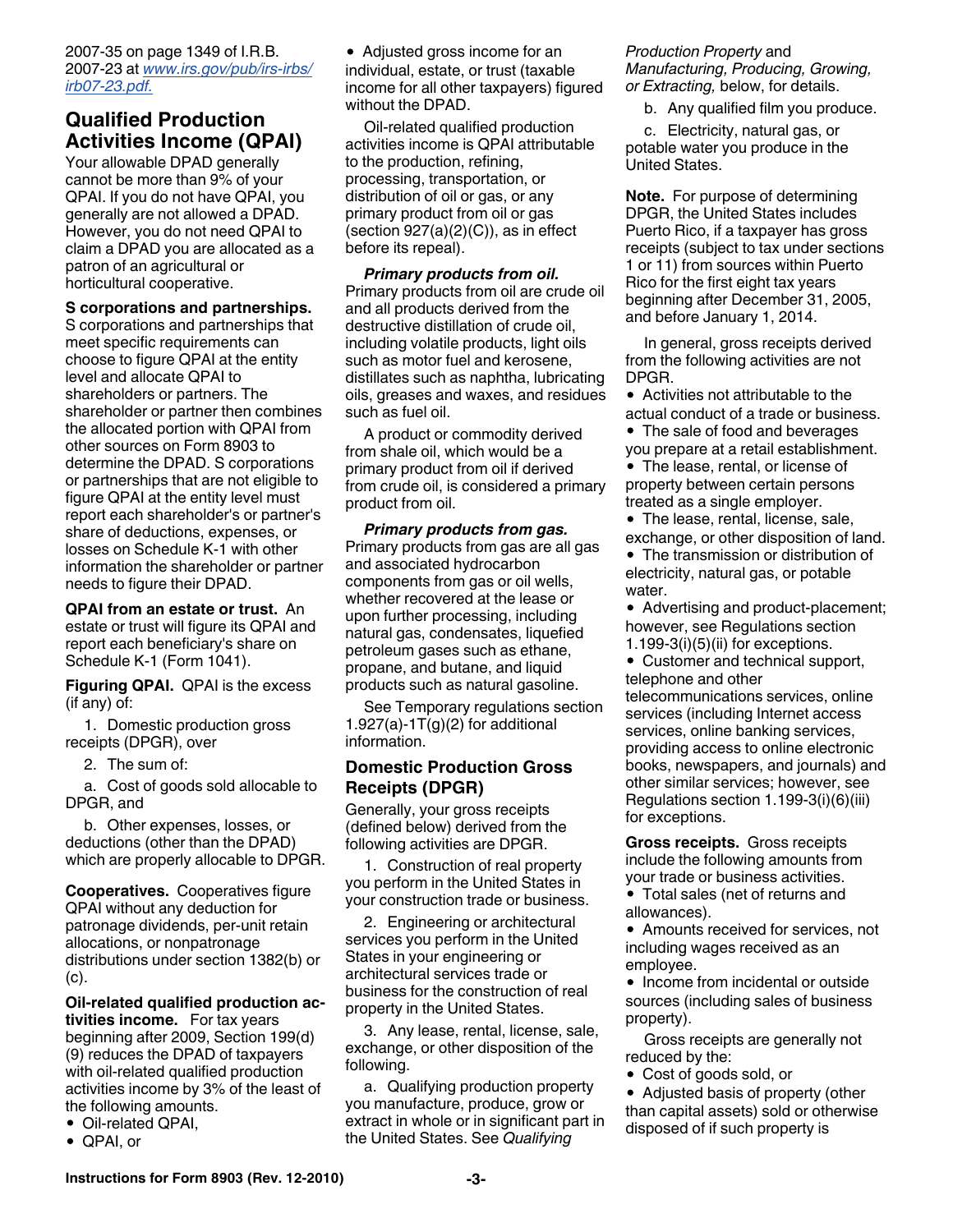described in section 1221(a)(1) through (5).

**Allocation of gross receipts.** You generally must allocate your gross receipts between DPGR and non-DPGR. Allocate gross receipts using a reasonable method that accurately identifies gross receipts that are DPGR. However, if less than 5% of your gross receipts are non-DPGR, you can treat all of your gross receipts as DPGR. Also, if less than 5% of your gross receipts are DPGR, you can treat all of your gross receipts as non-DPGR.

For details, see Regulations section 1.199-1(d).

**EAG Partnerships.** A partnership is an EAG partnership if a single EAG owns all the interests in the capital and profits of the partnership at all times during the tax year. If the requirements are met, the EAG partnership and all members of the EAG are treated as a single taxpayer for purposes of determining the amount of domestic production gross receipts (DPGR).

Special rules apply to the attribution of gross receipts (a) to a member of the EAG from the disposition of property an EAG partnership engaged in MPGE, and (b) to an EAG partnership from the disposition of property another EAG partnership engaged in MPGE, both of which are members of the same EAG. See Regulations section 1.199-3(i)(8) for more information, exceptions, and other rules.

#### **Qualifying Production Property**

The following are qualifying production property.

- Tangible personal property.
- Computer software.
- Sound recordings.

#### **Tangible personal property.**

Tangible personal property includes any tangible property other than land, buildings (including structural components), computer software, sound recordings, qualified films, electricity, natural gas, or potable water. Tangible personal property also includes any gas (other than natural gas), chemical, and similar property, such as steam, oxygen, hydrogen, or nitrogen.

Machinery, printing presses, transportation and office equipment,

refrigerators, grocery counters, testing equipment, display racks and shelves, and neon and other signs that are contained in or attached to a building constitute tangible personal property.

**Note.** Local law does not control whether property is tangible personal property.

See Regulations section 1.199-3(j) (2) for more information.

**Computer software.** In general, computer software includes the following:

• Any program, routine, or sequence of machine-readable code that is designed to cause a computer to perform a desired function or set of functions, and the documentation required to describe or maintain that program or routine. An electronic book online or for download does not constitute computer software.

• Machine-readable code for (a) video games or similar programs, (b) equipment that is an integral part of other property, and (c) typewriters, calculators, adding and accounting machines, copiers, duplicating equipment, and similar equipment, even if the program is not designed to operate on a computer as defined in section 168(i)(2)(B).

Computer programs including, but not limited to, operating systems, executive systems, monitors, compilers and translators, assembly routines, utility programs, and application programs.

• Any incidental and ancillary rights that are necessary for the acquisition of the title to, the ownership of, or the right to use computer software, and that are used only in connection with that specific software. These incidental and ancillary rights are not included in the definition of a trademark or trade name under Regulations section 1.197-2(b)(10)(i).

*Exception.* Computer software does not include any data or information base unless the data or information base is in the public domain and is incidental to a computer program.

**Example.** If a word processing program includes a dictionary feature that may be used to spell-check a document then the entire program (including the dictionary feature) is a computer software program regardless of the form in which the

dictionary feature is maintained or stored.

See Regulations section 1.199-3(j) (3) for more information.

**Sound Recordings.** Sound recordings include any works that result from the fixation of a series of musical, spoken, or other sounds. The definition of sound recordings is limited to the master copy of the recordings (or other copy from which the holder is licensed to make and produce copies), and if the medium (such as compact discs, tapes, or other phonorecordings) in which the sounds may be embodied, is tangible, then the medium is considered tangible personal property.

*Exception.* Sound recordings do not include the creation of copyrighted material in a form other than a sound recording, such as lyrics or music composition.

See Regulations section 1.199-3(j) (4) for more information.

**Qualified film.** A qualified film is any motion picture film, video tape, or live or delayed television programming, for which 50% or more of the total compensation required to produce the film is paid for services performed by actors, production personnel, directors, and producers in the United States.

A qualified film includes the copyrights, trademarks, or other intangibles related to the film. Also, a section 199 deduction can be taken for the production of a qualified film regardless of the methods and means by which the film is distributed.

See section 199(c)(6) and Regulations section 1.199-3(k) for more information. For special rules related to S corporations, partnerships, S corporation shareholders, and partners, participating in the production of films, see *Film production* under *S corporations and partnerships* on page 2.

#### **Manufacturing, Producing, Growing, or Extracting**

Manufacturing, producing, growing, and extracting (MPGE) generally include the following trade or business activities.

• Activities related to manufacturing, producing, growing, extracting, installing, developing, improving, and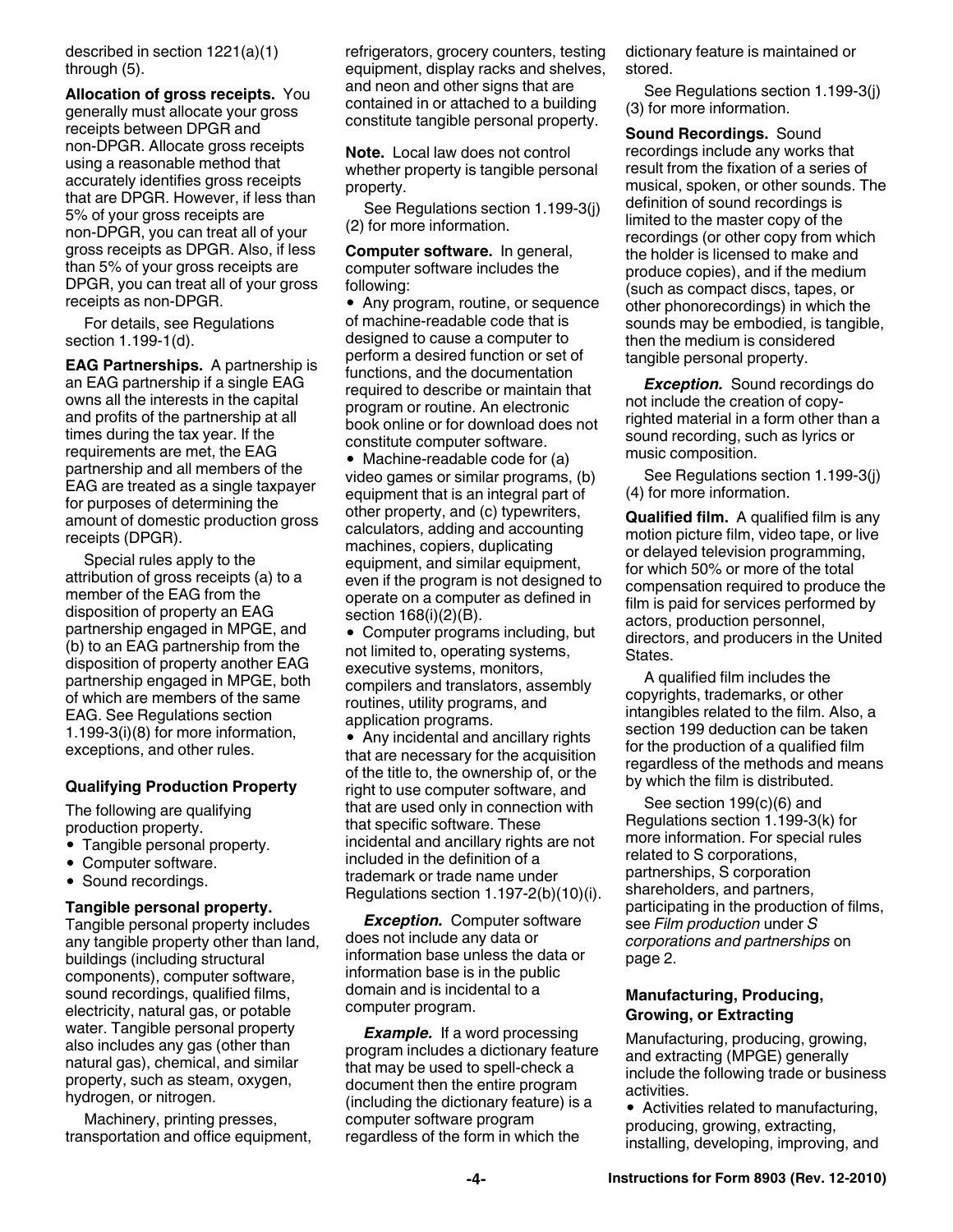creating qualifying production property.

• Making qualifying production property out of scrap, salvage, or junk material, or from new or raw material by processing, manipulating, refining, or changing the form of an article, or by combining or assembling two or more articles.

• Cultivating soil, raising livestock, fishing, and mining minerals.

• Storage, handling, or other processing activities (other than transportation activities) in the United States related to the sale, exchange, or other disposition of agricultural products, provided the products are consumed in connection with, or incorporated into, manufacturing, producing, growing, or extracting qualifying production property whether or not by the taxpayer.

For details, see Regulations section 1.199-3(e).

**Qualifying in-kind partnerships.** In general, partners of qualifying in-kind partnerships are treated as manufacturing, producing, growing or extracting the property they receive as a distribution from the partnership. For purposes of section 199, a qualifying in-kind partnership is a partnership engaged in any of the following activities.

• The extraction, refining, or processing of oil, natural gas (as defined in Regulations section 1.199-3(l)(2)), petrochemicals, or products derived from oil, natural gas, or petrochemicals, in whole or significant part within the United States.

• The production or generation of electricity in the United States.

• The extraction and processing of minerals (as defined in Regulations section  $1.611-1(d)(5)$ ) within the United States.

• Any other industry or activity designated as an industry or activity of a qualifying in-kind partnership by publication in the Internal Revenue Bulletin.

For more information on qualifying in-kind partnerships, see Regulations sections 1.199-3(i)(7) and 1.199-9(i). For qualifying in-kind partnerships engaged solely in the extraction and processing of minerals, see Rev. Rul. 2007-30 on page 1277 of I.R.B. 2007-21 at *[www.irs.gov/pub/irs-irbs/](http://www.irs.gov/pub/irs-irbs/irb07-21.pdf) [irb07-21.pdf.](http://www.irs.gov/pub/irs-irbs/irb07-21.pdf)*

### **Cost of Goods Sold**

For purposes of the DPAD, cost of goods sold includes the:

• Cost of goods sold to customers, and

Adjusted basis of non-inventory property you sold or otherwise disposed of in your trade or business.

**Allocation of cost of goods sold.**  Generally, you must allocate your cost of goods sold between DPGR and non-DPGR using a reasonable method. If you use a method to allocate gross receipts between DPGR and non-DPGR, the use of a different method to allocate cost of goods sold will not be considered reasonable, unless it is more accurate. However, if you qualify to use the small business simplified overall method you can use it to apportion both cost of goods sold and other deductions, expenses, and losses between DPGR and non-DPGR.

For details, see Regulations section 1.199-4.

**Form W-2 wages.** To determine the amount of Form W-2 wages to include in cost of goods sold, see *Wage expense included in cost of goods sold,* on page 8.

#### **Other Deductions, Expenses, or Losses**

Other deductions, expenses, or losses include all deductions, expenses, or losses (other than cost of goods sold and employee business expenses) from a trade or business.

**Allocation and apportionment of other deductions, expenses, or losses.** You can generally use one of the following three methods to allocate and apportion other trade or business deductions, expenses, or losses between DPGR and non-DPGR.

• Small business simplified overall method.

- Simplified deduction method.
- Section 861 method.

However, do not allocate and apportion a net operating loss deduction or deductions not attributable to the conduct of a trade or business to DPGR under any of the methods.

*S corporations and partnerships.* S corporations and partnerships that meet specific

requirements can choose to figure QPAI at the entity level and allocate the QPAI to shareholders or partners. S corporations or partnerships that are not eligible to figure QPAI under those rules, must report each shareholder's or partner's share of its deductions, expenses, or losses on Schedule K-1 with other information the shareholder or partner needs to figure their DPAD.

*Estates and trusts.* An estate or trust allocates directly attributable trade or business deductions, expenses, or losses between DPGR and non-DPGR under Regulations section 1.652(b)-3. An estate or trust that is eligible must use the simplified deduction method to allocate indirectly attributable trade or business deductions, expenses, or losses between DPGR and non-DPGR. Otherwise, the estate or trust uses the section 861 method to allocate these indirect items.

#### **Small Business Simplified Overall Method**

You generally can use the small business simplified overall method to apportion cost of goods sold and other deductions, expenses, and losses between DPGR and non-DPGR if you meet any of the following tests.

You are engaged in the trade or business of farming and are not required to use the accrual method of accounting (see section 447).

Your average annual gross receipts (defined below) are \$5 million or less.

• You are eligible to use the cash method of accounting under Rev. Proc. 2002-28. You can find Rev. Proc. 2002-28 on page 815 of I.R.B. 2002-18 at *[www.irs.gov/pub/irs-irbs/](http://www.irs.gov/pub/irs-irbs/irb02-18.pdf) [irb02-18.pdf.](http://www.irs.gov/pub/irs-irbs/irb02-18.pdf)*

Under the small business simplified overall method, your total cost of goods sold and other deductions, expenses, and losses are ratably apportioned between DPGR and non-DPGR based on relative gross receipts.

**Example.** Your total cost of goods sold and other trade or business deductions, expenses, or losses are \$400 and do not include a net operating loss deduction. You have \$1,000 total gross receipts and \$750 DPGR. Your DPGR equal 75% of your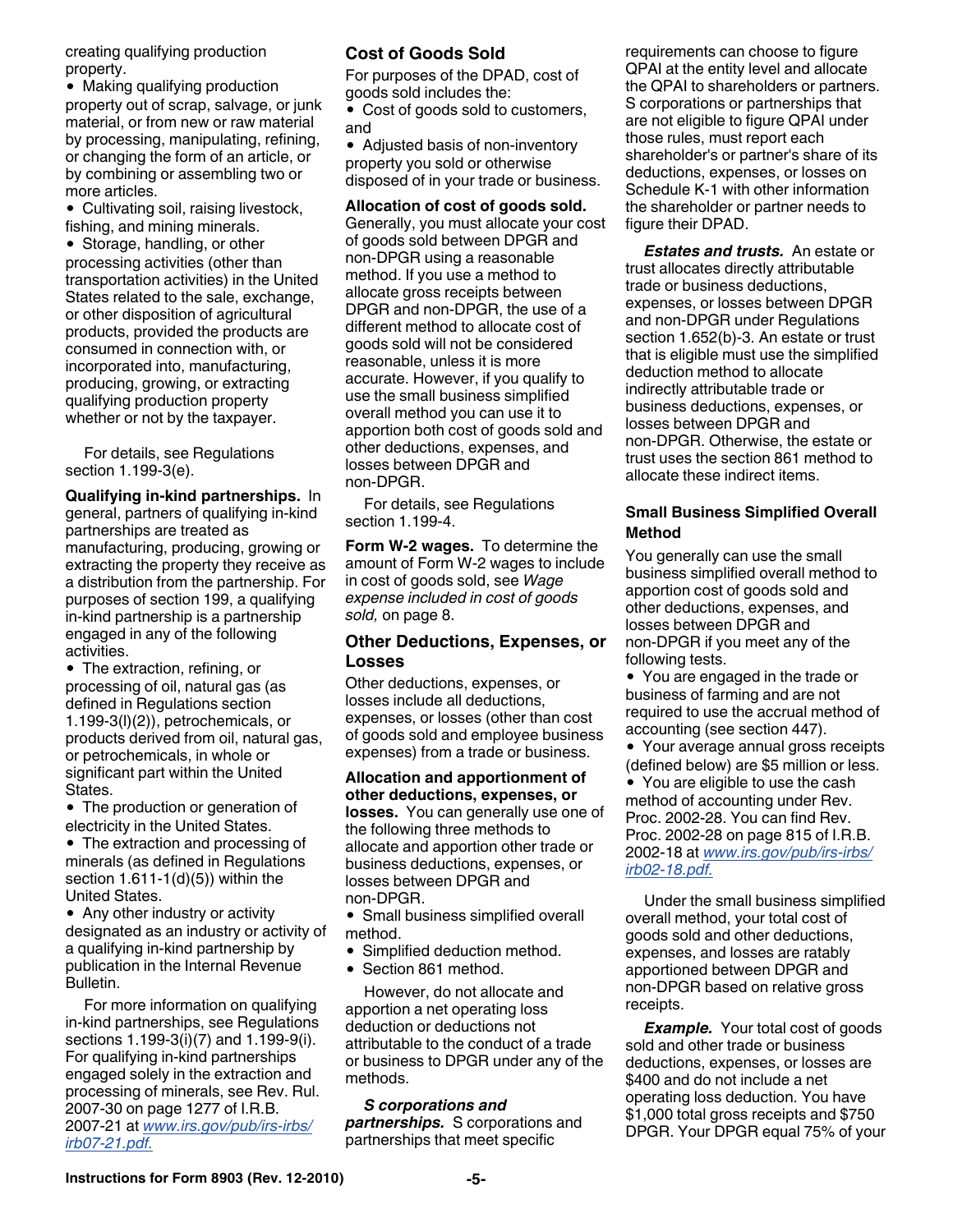total gross receipts. Under the small business simplified overall method, you subtract \$300 (\$400  $\times$  .75) of your total cost of goods sold and other trade or business deductions, expenses, or losses from your DPGR to figure your QPAI, which is \$450 (\$750 minus \$300).

#### **Average annual gross receipts.**

For this purpose, your average annual gross receipts are your average annual gross receipts for the preceding 3 tax years. If your business has not been in existence for 3 tax years, base your average on the period it has existed. Include any short tax years by annualizing the short tax year's gross receipts by (a) multiplying the gross receipts for the short period by 12 and (b) dividing the result by the number of months in the short period.

**Excluded entities.** Estates and trusts cannot use the small business simplified overall method. Also, certain oil and gas partnerships and certain partnerships owned by expanded affiliated groups cannot use the small business simplified overall method.

For details, see Regulations section 1.199-4(f).

#### **S corporations and partnerships.**

An S corporation or partnership can choose to use the small business simplified overall method to figure QPAI at the entity level and allocate that QPAI to shareholders or partners if it meets the requirements of an eligible small pass-through entity. A shareholder or partner who is allocated QPAI from an eligible small pass-through entity must report that QPAI on line 7. An S corporation or partnership is an eligible small pass-through entity if it meets each of the following requirements for the current tax year.

• It satisfies one of the following requirements: (a) it has average annual gross receipts for the three tax years preceding the current tax year of \$5 million or less, (b) it is engaged in the trade or business of farming and is not required to use the accrual method of accounting, or (c) it is eligible to use the cash method of accounting under Rev. Proc. 2002-28 (that is, it has average annual gross receipts of \$10 million or less and is not excluded from using the cash

method under Section 448 of the Internal Revenue Code).

• It has total cost of goods sold and deductions (excluding the net operating loss deduction) added together of \$5 million or less.

• It has DPGR.

 $\bullet$  If a partnership, it does not have a partner that is an ineligible partnership (qualifying in-kind partnerships or expanded affiliated group partnerships as defined in Regulations sections 1.199-3(i)(7) and (8)).

**Expanded affiliated groups.** For additional rules that apply to expanded affiliated groups, see Regulations section 1.199-4(f)(4).

**Oil-related production activities.** If you have oil-related qualified production activities income, and you choose to use the small business simplified overall method, you must allocate part of these costs to DPGR from oil-related production activities to determine oil-related QPAI. See the instructions for line 4 on page 9.

#### **Simplified Deduction Method**

You generally can use the simplified deduction method to apportion other deductions, expenses, and losses (but not cost of goods sold) between DPGR and non-DPGR if you meet either of the following tests.

Your total trade or business assets at the end of your tax year are \$10 million or less.

Your average annual gross receipts (defined above) are \$100 million or less.

Under the simplified deduction method, your other trade or business deductions, expenses, or losses are ratably apportioned between DPGR and non-DPGR based on relative gross receipts.

**Example.** Your total other trade or business deductions, expenses, or losses are \$400 and do not include a net operating loss. You have \$240 of cost of goods sold allocable to DPGR. You have \$1,000 total gross receipts and \$600 DPGR. Your DPGR equal 60% of your total gross receipts. Under the simplified deduction method, you subtract \$240 (\$400 × .60) of your total other trade or business deductions, expenses, or losses from your DPGR to figure your

QPAI, which is \$120 (\$600 minus \$240 minus \$240).

**S corporations and partnerships.** 

An S corporation or partnership can choose to use the simplified deduction method to figure QPAI at the entity level and allocate that QPAI to shareholders or partners if it meets the requirements of an eligible widely-held pass-through entity. A shareholder or partner who is allocated QPAI from an eligible widely-held pass-through entity must report that QPAI on line 7. An S corporation or partnership is an eligible widely-held pass-through entity if it meets each of the following requirements for its current tax year.

• Either of the two tests discussed earlier under *Simplified Deduction Method*.

• It has total cost of goods sold and deductions added together of \$100 million or less.

• It has DPGR.

• On every day during the current tax year, all of its shareholders or partners are individuals, estates, or trusts described (or treated as described) in section 1361(c)(2).

• On every day during the current tax year, no shareholder or partner owns, alone or combined with the ownership interests of all related persons, more than 10% of (a) total shares of the S corporation or (b) the profits or capital interests in the partnership.

**Estates and trusts.** If eligible under the above rules, an estate or trust must use the simplified deduction method to allocate its indirectly attributable trade or business deductions, expenses, or losses between DPGR and non-DPGR. All estates and trusts must allocate directly attributable deductions, expenses, or losses between DPGR and non-DPGR under Regulations section 1.652(b)-3.

**Expanded affiliated groups.** For additional rules that apply to expanded affiliated groups, see Regulations section 1.199-4(e)(4).

**Oil-related production activities.** If you have oil-related qualified production activities income, and you choose to use the simplified deduction method, you must allocate part of these costs to DPGR from oil-related production activities to determine oil-related QPAI. See the instructions for line 3 on page 9.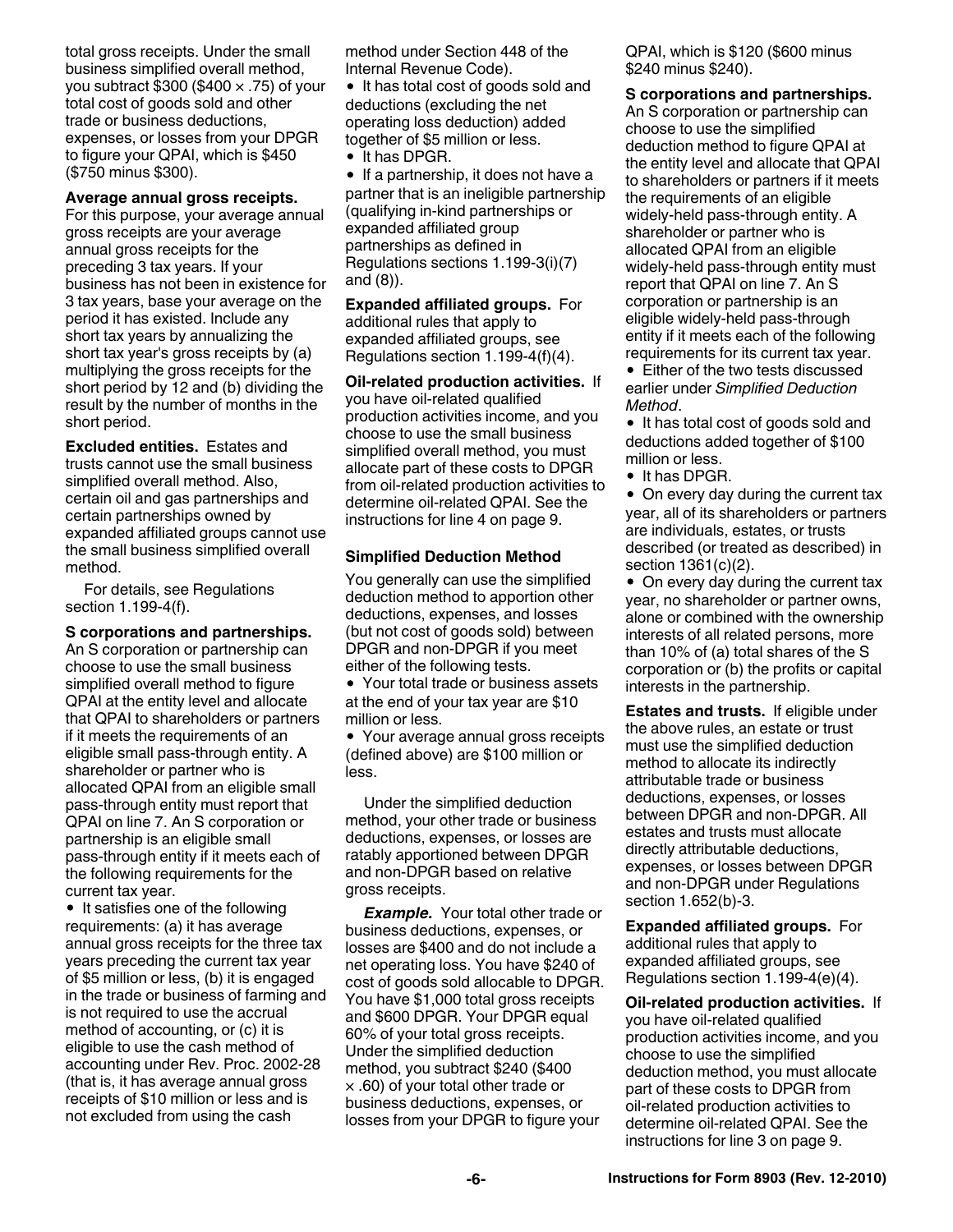#### **Section 861 Method**

You do not have to meet any tests to use the section 861 method. Under the section 861 method, you generally must apply the rules of the section 861 regulations to allocate and apportion other trade or business deductions, expenses, or losses between DPGR and non-DPGR. Section 199 is treated as an "operative section" described in Regulations section 1.861-8(f).

For details, see Regulations section 1.199-4(d).

For guidance on automatic approval to change certain elections relating to the apportionment of interest expense and research and experimentation expenditures, see Rev. Proc. 2006-42. You can find Rev. Proc. 2006-42 on page 931 of I.R.B. 2006-47 at *[www.irs.gov/pub/irs](http://www.irs.gov/pub/irs-irbs/irb06-47.pdf)[irbs/irb06-47.pdf.](http://www.irs.gov/pub/irs-irbs/irb06-47.pdf)*

**S corporations.** An S corporation cannot use the section 861 method to figure QPAI. Unless it is eligible to use the small business simplified overall method or simplified deduction method, an S corporation must report each shareholder's share of its deductions, expenses, or losses on Schedule K-1 that the shareholder needs to figure their DPAD.

**Partnerships.** A partnership can choose to use the 861 method to figure QPAI at the entity level and allocate that QPAI to qualifying partners (defined below) if it meets the requirements of an eligible 861 partnership. A partner who is allocated QPAI from an eligible 861 partnership must report that QPAI on line 7. An eligible 861 partnership must meet the following requirements for its current tax year.

• It has at least 100 partners on any day during the partnership's tax year. At least 70% of the partnership is owned, at all times during its tax year, by qualifying partners (defined next).

• It has DPGR.

*Qualifying partner.* A qualifying partner is a partner that, on each day during the partnership's tax year that the partner owns an interest in the partnership:

• Is not a general partner or a managing member of a partnership organized as a limited liability company,

• Does not materially participate

(discussed below) in the activities of the partnership,

Does not own, alone or combined with the interests of all related persons (defined next), 5% or more of the profits or capital interests in the partnership,

• Is not an ineligible partnership (qualifying in-kind partnership or expanded affiliated group partnership as defined in Regulations sections 1.199-3(i)(7) and (8)).

*Related persons.* For purposes of determining whether a partner is a qualifying partner, persons are related if they meet the requirements of sections 267(b) or 707(b), disregarding sections 267(e)(1) and  $(f)(1)(A)$ .

*Material participation.* A qualifying partner cannot materially participate in the activities of the partnership. See section 5.05 of Rev. Proc. 2007-34 for the definition of material participation.

*Non-qualifying partners.* An eligible 861 partnership cannot allocate QPAI to non-qualifying partners (see *Qualifying partner,*  above). Instead, the partnership must report each non-qualifying partner's share of deductions, expenses, or losses on Schedule K-1 that the partner needs to figure their DPAD. The partnership items allocated to non-qualifying partners must be excluded for purposes of computing QPAI at the partnership level.

**Estates and trusts.** An estate or trust that cannot use the simplified deduction method must use the section 861 method to allocate and apportion its indirectly attributable trade or business deductions, expenses, or losses between DPGR and non-DPGR. All estates and trusts must allocate directly attributable deductions, expenses, or losses between DPGR and non-DPGR under Regulations section 1.652(b)-3.

**Oil-related production activities.** If you have oil-related qualified production activities income, apply the rules of section 861 to determine the amount of other trade or business deductions, expenses, or losses to deduct for purposes of determining oil-related QPAI.

### **Adjusted Gross or Taxable Income**

Your allowable DPAD generally cannot be more than 9% of your adjusted gross income if you are an individual, estate, or trust (taxable income for all other taxpayers) figured without the DPAD. If you do not have adjusted gross or taxable income, you generally are not allowed a DPAD.

**Note.** Although patrons without adjusted gross or taxable income can claim a DPAD, the DPAD cannot create or increase a net operating loss under section 172(d). However, you do not need taxable income to claim a DPAD you are allocated as a member of an Expanded Affiliated Group (EAG), and the DPAD can create or increase a net operating loss under section 1.199-7(c)(2).

**Agricultural and horticultural cooperatives.** For this purpose, figure taxable income without taking into account any allowable deduction for patronage dividends, per-unit retain allocations, or nonpatronage distributions.

**Estates and trusts.** See the instructions for line 11 on page 9 to figure adjusted gross income.

**Unrelated business taxable income (UBTI).** The allowable DPAD of an organization taxed on its UBTI under section 511 generally cannot be more than 9% of its UBTI figured without the DPAD.

### **Form W-2 Wages**

Your allowable DPAD generally cannot be more than 50% of the Form W-2 wages you paid to your employees (including Form W-2 wages allocated to you on a Schedule K-1). If you did not pay Form W-2 wages, you generally are not allowed a DPAD. However, you do not need Form W-2 wages to claim a DPAD you are allocated as a:

• Patron of an agricultural or horticultural cooperative, or

Member of an expanded affiliated group.

**Note.** When figuring your DPAD, the limit equal to 50% of Form W-2 wages is based only on Form W-2 wages properly allocable to DPGR.

**Form W-2 wages from an S corporation or partnership.** S corporations and partnerships that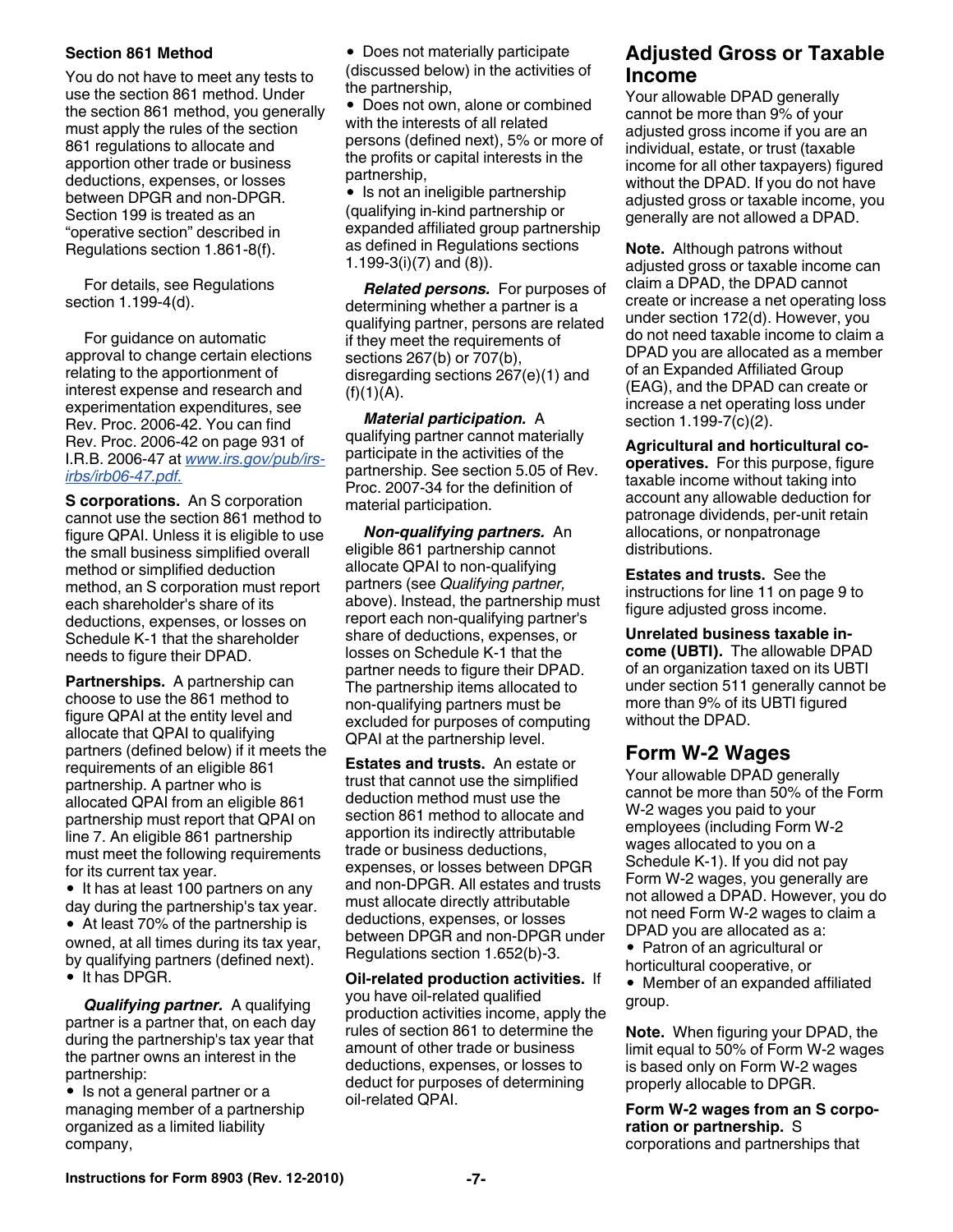meet specific requirements can choose to figure Form W-2 wages at the entity level and report the allocated portion of Form W-2 wages on Schedule K-1 to the S corporation shareholder or partner who then combines the allocated portion with Form W-2 wages from other sources on Form 8903 to determine the DPAD.

If the S corporation or partnership meets the requirements to be classified as one of the eligible entities listed below, it can figure Form W-2 wages at the entity level and allocate Form W-2 wages to S corporation shareholders or partners.

Eligible small pass-through entity. See *S corporations and partnerships,*  under *Small Business Simplified Overall Method,* on page 5 for the requirements.

• Eligible widely-held pass-through entity. See *S corporations and partnerships,* under *Simplified Deduction Method,* on page 6 for the requirements.

Eligible 861 partnership. See *Partnerships,* under *Section 861 Method,* on page 6 for the requirements.

**Form W-2 wages from an estate or trust.** An estate or trust generally will figure its Form W-2 wages and apportion them between the beneficiary and the fiduciary (and among the beneficiaries) and report each beneficiary's share on Schedule K-1 (Form 1041).

**Form W-2 wages for services performed in Puerto Rico.** Taxpayers that determine DPGR under section 199(d)(8)(A), figure Form W-2 wages by including wages paid for services performed in Puerto Rico without regard to section 3401(a)(8) during the first eight tax years beginning after December 31, 2005, and before January 1, 2014.

#### **Form W-2 wages paid to produce a**

**qualified film.** Form W-2 wages include compensation for services performed in the United States by actors, production personnel, directors, and producers to produce a qualified film. See *Qualified film* on page 4 for more information.

#### **Figuring Form W-2 Wages Used To Figure the 50% Limit**

You figure Form W-2 wages used to figure the 50% limit in two steps. First, you must determine the amount of wages to classify as Form W-2 wages under Regulations section 1.199-2(e) (1). See *Figuring Form W-2 Wages,*  below. Second, you must figure Form W-2 wages that are properly allocable to DPGR.

You can figure Form W-2 wages that are properly allocable to DPGR using one of the safe harbor methods discussed under *Form W-2 Wages Allocable to DPGR* on page 8. Also, you can use any reasonable method based on all the facts and circumstances.

#### **Figuring Form W-2 Wages**

You can use one of the following three methods to figure your Form W-2 wages.

- Unmodified box method.
- Modified box 1 method.
- Tracking wages method.

After you figure Form W-2 wages, see *Form W-2 Wages Allocable to DPGR* on page 8 to determine the Form W-2 wages to report on line 16 of Form 8903.

**Relevant Forms W-2.** To figure your Form W-2 wages, generally use the sum of the amounts you properly report for each employee on Form W-2, Wage and Tax Statement, for the calendar year ending with or within your tax year. However, do not use any amounts reported on a Form W-2 filed with the Social Security Administration more than 60 days after its due date (including extensions).

**Non-duplication rule.** Amounts that are treated as Form W-2 wages for a tax year under any method cannot be treated as Form W-2 wages for any other tax year. Also, an amount cannot be treated as Form W-2 wages by more than one taxpayer.

**Unmodified box method.** Under the unmodified box method, Form W-2 wages are the **smaller** of:

1. The sum of the amounts reported in box 1 of the relevant Forms W-2, or

2. The sum of the amounts reported in box 5 of the relevant Forms W-2.

**Modified box 1 method.** Under the modified box 1 method, Form W-2 wages are figured as follows.

1. Add the amounts reported in box 1 of the relevant Forms W-2.

2. Add all the amounts described below and included in box 1 of the relevant Forms W-2.

a. Amounts not considered wages for federal income tax withholding purposes.

b. Supplemental unemployment compensation benefits.

c. Sick pay or annuity payments from which the recipient requested federal income tax withholding.

3. Subtract (2) from (1).

4. Add together any amounts reported in box 12 of the relevant Forms W-2 that are properly coded D, E, F, G, or S.

5. Add (3) and (4).

**Tracking wages method.** Under the tracking wages method, Form W-2 wages are figured as follows.

1. Add the amounts reported in box 1 of the relevant Forms W-2 that are also wages for federal income tax withholding purposes.

2. Add any amounts reported in box 1 of the relevant Forms W-2 that are both:

a. Wages for federal income tax withholding purposes, and

b. Supplemental unemployment compensation benefits.

3. Subtract (2) from (1).

4. Add together any amounts reported in box 12 of the relevant Forms W-2 that are properly coded D, E, F, G, or S.

5. Add (3) and (4).

#### **Form W-2 Wages Allocable to DPGR**

After you calculate Form W-2 wages, as discussed above, you must figure Form W-2 wages that are properly allocable to DPGR. You report the Form W-2 wages that are properly allocable to DPGR on line 16 of Form 8903.

You can figure Form W-2 wages that are properly allocable to DPGR under one of the following methods.

- Small business simplified overall method safe harbor.
- Wage expense safe harbor.
- Any other reasonable method based on all the facts and circumstances.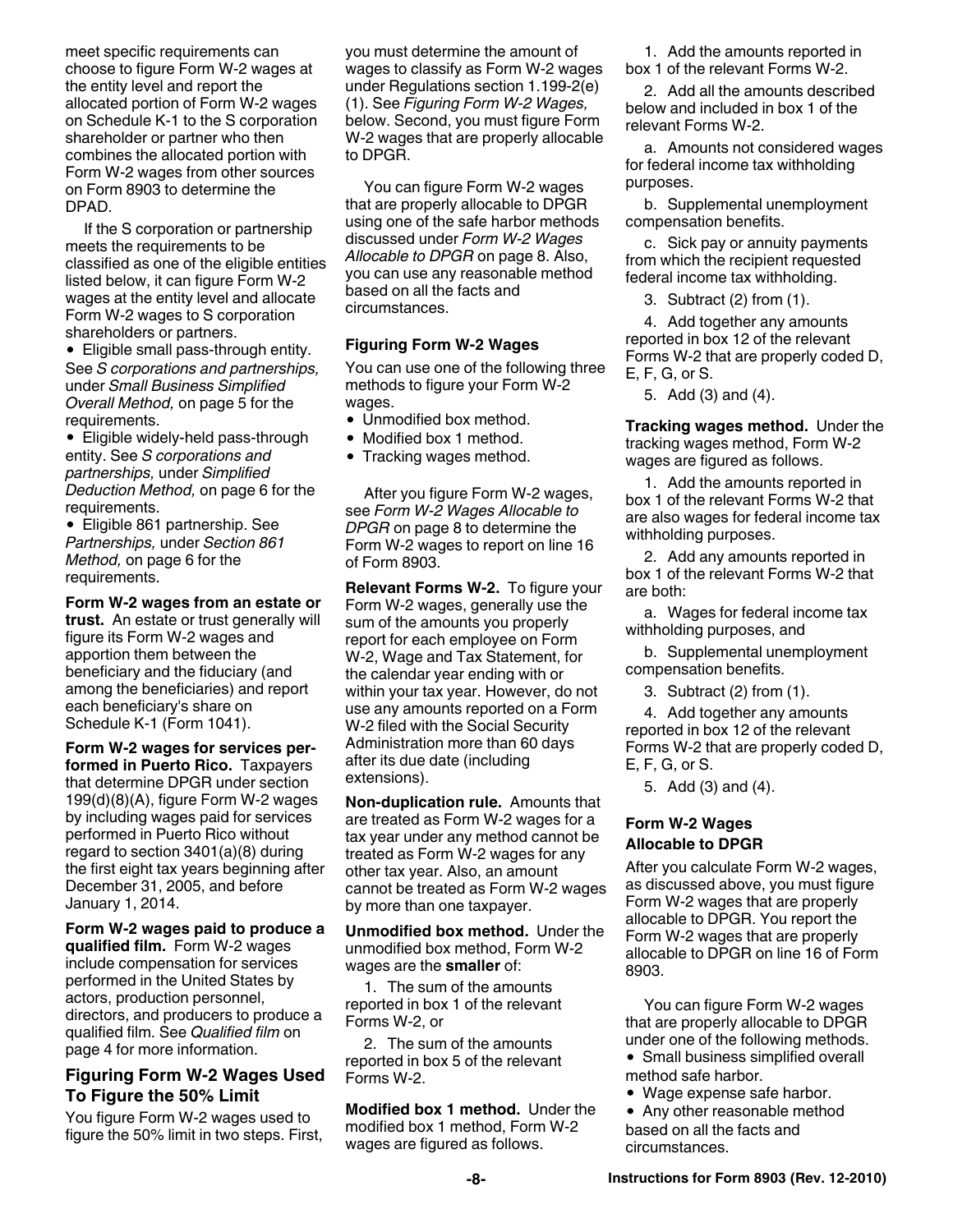#### **Small business simplified overall**

**method safe harbor.** If you use the small business simplified overall method to allocate costs between DPGR and non-DPGR (see *Small Business Simplified Overall Method*  on page 5), you can use the small business simplified overall method safe harbor to determine the amount of Form W-2 wages allocable to DPGR. Under this safe harbor method, the amount of Form W-2 wages that is properly allocable to DPGR equals the proportion of DPGR to total gross receipts.

**Wage expense safe harbor.** If you are using either the section 861 method of cost allocation under Regulations section 1.199-4(d) or the simplified deduction method under Regulations section 1.199-4(e), you determine the amount of wages properly allocable to DPGR by multiplying the amount of wages for the tax year by the ratio of your wage expense included in calculating QPAI for the tax year to your total wage expense used in calculating your taxable income (or adjusted gross income) for the tax year without regard to any wage expenses disallowed by sections 465, 469, 704(d), or 1366(d).

If you use the section 861 method or the simplified deduction method, you must use the same expense allocation and apportionment methods that you use to determine QPAI to allocate and apportion wage expense for purposes of the safe harbor.

*Wage expense included in cost of goods sold.* After you determine the amount of wages under the wage expense safe harbor, discussed above, you can allocate a portion of those wages to cost of goods sold by any reasonable method based on the facts and circumstances. For example, you can include wage expense in cost of goods sold in proportion to (a) the amount of direct labor included in cost of goods sold, or (b) section 263A labor costs (as defined in Regulations section 1.263A-1(h) $(4)(ii)$  included in cost of goods sold. See Regulations section 1.199-2(e)(2)(ii)(B) for more information.

**More information.** For more information on figuring your Form W-2 wages, see Regulations section

1.199-2 and Rev. Proc. 2006-47. You can find Rev. Proc. 2006-47 on page 869 of I.R.B. 2006-45 at *[www.irs.gov/pub/irs-irbs/irb06-45.pdf.](http://www.irs.gov/pub/irs-irbs/irb06-45.pdf)*

For more information on figuring Form W-2 wages properly allocable to DPGR, see Regulations section 1.199-2(e)(2).

### **Specific Instructions**

*Complete lines 1 through 10, column (a), only if you have*  **column** (a), **only** if you *activities. All others, do not complete lines 1 through 9, column (a), and enter zero on line 10a.*

*Enter amounts for all activities (including oil-related production activities) on lines 1 through 10, column (b).*

### **Line 1 Domestic Production Gross Receipts (DPGR)**

Enter your DPGR (defined on page 3).

### **Line 2 Allocable Cost of Goods Sold**

If you are not using the small business simplified overall method, enter your cost of goods sold allocable to DPGR (discussed on page 5).

### **Line 3**

If you are using the simplified deduction method (discussed on page 6), enter the other deductions or losses you ratably apportion to DPGR. If you are using the section 861 method (discussed on page 6), enter the other deductions or losses you allocate and apportion to DPGR. If you are using small business simplified overall method, see the instructions for line 4, below.

**Oil-related production activities.** If you use the simplified deduction method to calculate the other deductions or losses reported on line 3, column (b), you must make an additional calculation to determine the amount to report on line 3, column (a). Multiply the amount reported on line 3, column (b), by the ratio of oil-related DPGR reported on line 1, column (a) divided by DPGR from all activities reported on line 1, column (b). Enter the result on line 3, column (a). Do not reduce the amount reported on line 3, column (b), by this amount.

If you use the section 861 method, apply the rules of section 861 to determine the amount to report on line 3, column (a). If you are using the small business simplified overall method, see *Oil-related production activities,* under the instructions for line 4, next.

### **Line 4**

If you are using the small business simplified overall method (discussed on page 5), enter the amount of cost of goods sold and other deductions or losses you ratably apportion to DPGR.

**Oil-related production activities.** If you use the small business simplified overall method to calculate the cost of goods sold and other deductions, expenses, and losses reported on line 4, column (b), you must make an additional calculation to determine the amount to report on line 4, column (a). Multiply the amount reported on line 4, column (b), by the ratio of oil-related DPGR reported on line 1, column (a), divided by DPGR from all activities reported on line 1, column (b). Enter the amount on line 4, column (a). Do not reduce the amount reported on line 4, column (b), by this amount.

### **Line 7**

Beneficiaries of estates and trusts, partners, and S corporation shareholders report the QPAI distributed from estates or trusts, and certain partnerships or S corporations on line 7. The QPAI should be reported to you on Schedule K-1 for Forms 1041, 1065, or 1120S. See the related Schedule K-1 and its instructions for more information.

### **Line 9**

Estates and trusts must use Regulations section 1.652(b)-3 to allocate QPAI to beneficiaries if DNI is distributed or required to be distributed to beneficiaries. Report the amount of QPAI allocated to beneficiaries on line 9. See *Estates and trusts* on page 2.

### **Line 10a Oil-related Qualified Production Activities Income**

Add lines 1 through 9, column (a), to determine oil-related qualified production activities income. If you do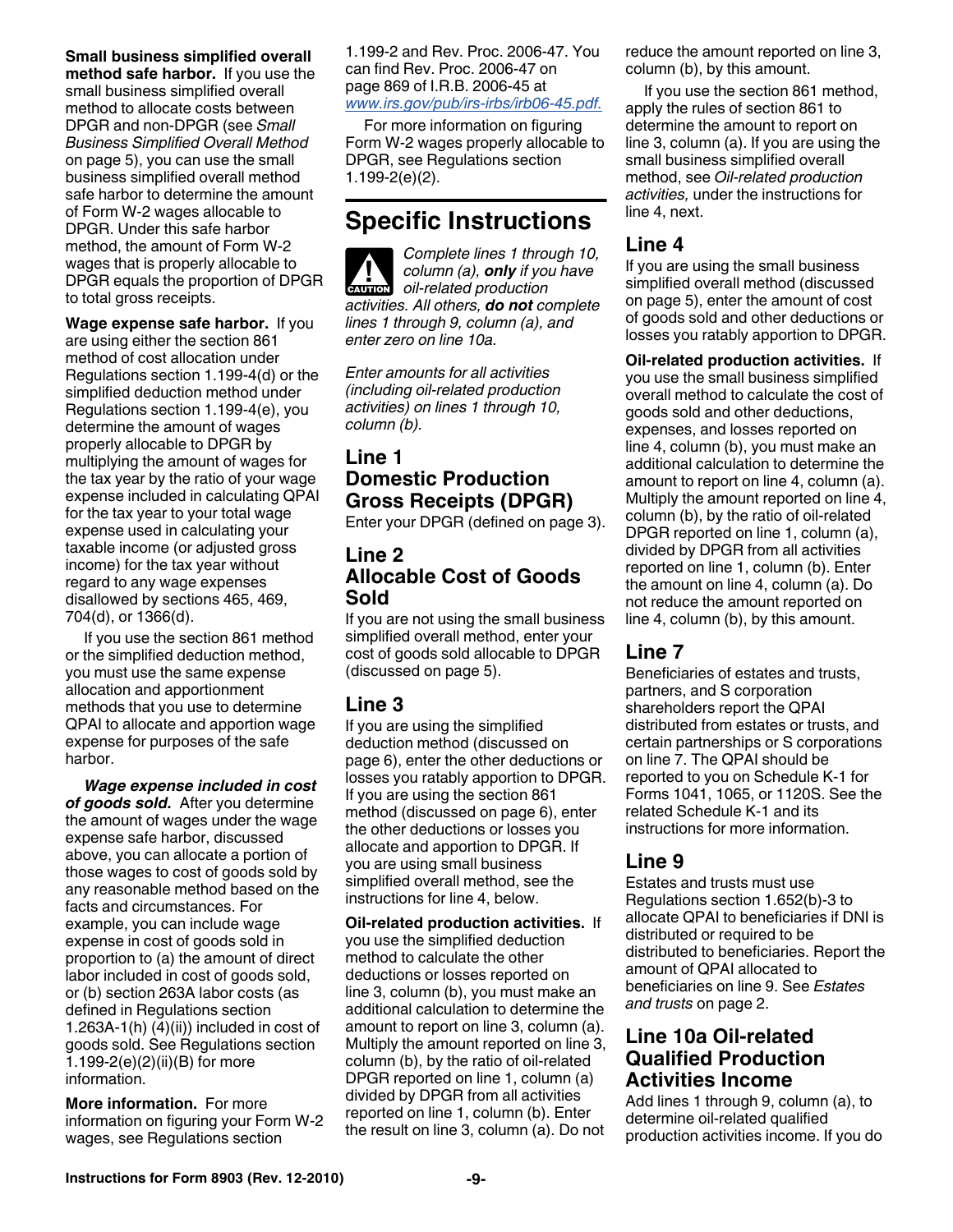not have oil-related qualified production activities income, do not complete lines 1 through 9, column (a), and enter zero on line 10a.

### **Line 11 Income Limitation**

**Individuals.** Enter your adjusted gross income from line 37 of Form 1040 figured without the DPAD.

**Corporations.** Enter your taxable income from the applicable line of your tax return (for example, line 30 of Form 1120) figured without the DPAD.

*Members of EAGs.* See the instructions for line 24.

**Agricultural and horticultural cooperatives.** Enter your taxable income figured without the DPAD or the deductions for patronage dividends, per-unit retain allocations, and nonpatronage distributions under section 1382(b) or (c).

**Estates and trusts.** Enter your adjusted gross income figured without the DPAD. See the Instructions for Form 1041 to figure adjusted gross income. Use the method discussed under *How to figure AGI for estates and trusts,* under *Line 15b—Allowable Miscellaneous Itemized Deductions Subject to the 2% Floor.*

**Unrelated business taxable income (UBTI).** An organization taxed on its UBTI under section 511 enters its UBTI from line 34 of Form 990-T figured without the DPAD.

**Note.** If you have extraterritorial income (ETI), figure taxable income without regard to any claimed ETI exclusions.

See Regulations section 1.199-1(b) (1) for more information.

### **Line 14a**

If you have oil-related qualified production income, use line 14a to determine the least of the following amounts.

Oil-related QPAI—line 10a,

QPAI—line 10b, or

Adjusted gross income for an individual, estate, or trust (taxable income for all other taxpayers)—line 11.

All others, enter zero on line 14a.

### **Line 14b Reduction for Oil-related Qualified Production Activities Income**

If you have oil-related qualified production income, use line 14b to reduce your DPAD by 3% of the amount reported on line 14a.

All others, enter zero on line 14b.

### **Line 16 Form W-2 Wages**

Enter your Form W-2 wages that are properly allocable to DPGR (discussed on page 8). Do not include Form W-2 wages you must report on line 17.

### **Line 17**

Beneficiaries of estates and trusts, partners, and S corporation shareholders report the Form W-2 wages distributed from estates or trusts, and certain partnerships or S corporations on line 17. The Form W-2 wages should be reported to you on the Schedule K-1 for Forms 1041, 1065, or 1120S. See the related Schedule K-1 and its instructions for more information.

### **Line 19**

Estates and trusts must use Regulations section 1.652(b)-3 to allocate Form W-2 wages to beneficiaries if DNI is distributed or required to be distributed to beneficiaries. Report the amount of the Form W-2 wages allocated to beneficiaries on line 19. See *Estates and trusts* on page 2.

### **Line 24 Expanded Affiliated Group Allocation**

The instructions below explain how expanded affiliated groups (EAGs) (defined on page 2) figure and report the DPAD. Certain members of an expanded affiliated group may not be required to complete the entire Form 8903. See *How To Report* on page 10.

### **Computation of the EAG's DPAD**

In general, the DPAD for an EAG is determined by aggregating each member's taxable income or loss, QPAI, and Form W-2 wages. A member's QPAI may be positive or

negative. Also, a member's taxable income or loss and QPAI are determined under the member's method of accounting.

#### **Members with different tax years.**

If members of an EAG have different tax years, in determining the DPAD of a member, the reporting member must take into account the taxable income or loss, QPAI, and Form W-2 wages of each group member that are both:

Attributable to the period that the member of the EAG and the reporting member are both members of the EAG, and

• Taken into account in a tax year that ends with or within the tax year of the reporting member with respect to which the DPAD is figured.

For an example that explains the above requirements, see Regulations section 1.199-7.

**Net operating losses.** The net operating loss (NOL) of a member of an EAG that is used in the computation of the EAG's taxable income is not treated as an NOL carryback or carryover to determine the taxable income limitation in a prior or subsequent year for purposes of section 199(a)(1)(B). See Regulations section 1.199-7(b)(4) for more information.

#### **Allocation of the DPAD to Members of the EAG**

The EAG's DPAD is allocated among members of the EAG based on the ratio of each member's QPAI to the total QPAI of the EAG. The allocation is made regardless of whether the EAG member has taxable income or loss or Form W-2 wages for the tax year. If a member has negative QPAI, that member's QPAI is treated as zero for purposes of the allocation.

#### **Consolidated Groups**

Under section 199, a consolidated group is treated as a single member of the EAG. If all members of an EAG are members of the same consolidated group, the DPAD of the consolidated group is determined based on the consolidated taxable income or loss, QPAI, and Form W-2 wages of the group and not the separate taxable income or loss, QPAI, and Form W-2 wages of its members. The consolidated group will generally file only one Form 8903. For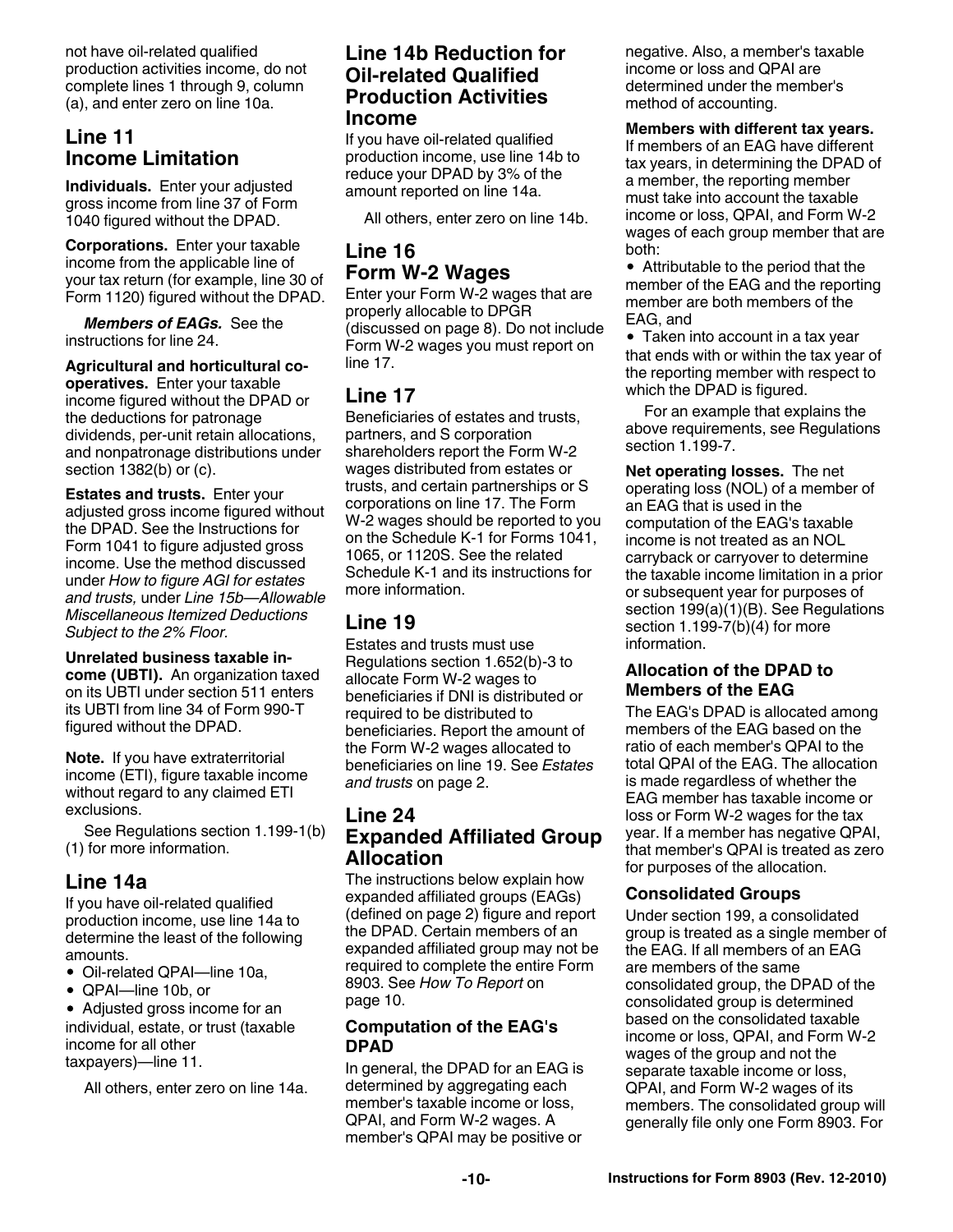details, see Regulations section 1.199-7.

If an EAG includes both consolidated and non-consolidated members, the consolidated (not separate) taxable income or loss, QPAI, and Form W-2 wages of the consolidated group are aggregated with the taxable income or loss, QPAI, and Form W-2 wages of the non-consolidated group members to determine the DPAD. For details, see Regulations section 1.199-7(d)(4).

A consolidated group's DPAD (or the DPAD allocated to a consolidated group that is a member of an EAG) is allocated to the members of the consolidated group in proportion to each member's QPAI, if any, regardless of whether the consolidated group member has: • Separate taxable income or loss for

the tax year, and Form W-2 wages for the tax year.

For purposes of allocating the

DPAD of a consolidated group among its members, if a consolidated group member has negative QPAI, the member's QPAI is treated as zero.

**Simplified deduction and small business simplified overall methods.** For purposes of applying the

simplified deduction method and the small business simplified overall method, a consolidated group determines its QPAI by reference to its members' DPGR, non-DPGR, cost of goods sold, and all other deductions, expenses, or losses, determined on a consolidated basis.

#### **How To Report**

All members of an EAG are treated as a single corporation for purposes of determining the DPAD. However, the DPAD is allocated to each member.

**EAG reporting member.** The EAG chooses a reporting member from amongst all members of the EAG with the same tax year to figure the DPAD for all EAG members (computing members). The reporting member completes lines 10a through 16 and lines 18 through 22 of the Form 8903 for the group.

The reporting member also does the following.

1. Enters the portion of the deduction allocated to the other members of the EAG (including non-computing members) as a negative number on line 24.

2. Completes lines 23 and 25.

3. Attaches a schedule showing how the reporting member figured its own QPAI.

4. Attaches a schedule that shows how the DPAD was figured for the group and each member's name, EIN, and share of the DPAD.

5. Provides a copy of the group DPAD computation schedule to the other computing members of the group.

**EAG computing member other than the reporting member.** An EAG computing member other than the reporting member does the following.

1. Completes a separate Form 8903, skips lines 1-22, and enters its share of the group deduction on line 24 as a positive number.

2. Completes lines 23 and 25.

3. Attaches a schedule showing how the computing member figured its own QPAI.

4. Attaches a copy of the group DPAD computation schedule provided by the reporting member.

**Consolidated groups.** If the EAG is comprised of a single consolidated group, the common parent of the consolidated group completes lines 1 through 25 for the group. If the EAG is comprised of more than just the members of a single consolidated group, the common parent files a Form 8903 for the consolidated group as either the reporting member or as an EAG member other than the reporting member, whichever is appropriate. In all events, the common parent attaches a schedule that shows the amount of the consolidated group's DPAD allocated to each member of the consolidated group, and how the allocated amount was calculated.

### **Line 25 Domestic Production Activities Deduction**

Combine lines 22 through 24 and enter the result on line 25 and the appropriate line of your tax return.

#### **Agricultural and horticultural cooperatives**

Reduce the amount the cooperative deducts under section 1382 by the portion of the cooperative's DPAD allocated to its patrons. However, the entire amount on line 25, which includes any amount allocated to patrons, is deductible under section 199 by the cooperative. See *Agricultural and horticultural cooperatives* on page 2 for more information on this subject.

**How to report.** Cooperatives are not permitted to net patronage losses with nonpatronage income. Therefore, they must compute taxable income from patronage or nonpatronage activities separately on Schedule G, Form 1120-C.

*Patronage income and deductions only.* Cooperatives that have only patronage income and deductions generally complete the Form 8903 as described earlier in the instructions.

#### *Patronage and nonpatronage income and deductions.*

Cooperatives with both patronage and nonpatronage income or deductions must follow the below instructions for completing Form 8903.

Report the total amount of the DPAD to be claimed on Form 1120-C on line 25 of Form 8903, and leave lines 1 to 24 blank. Attach to Form 8903 separate calculations of the DPAD from patronage and nonpatronage activities, which conform to lines 1 to 24 of the Form 8903.

Enter the DPAD from patronage and nonpatronage sources reported on the attachment, on line 6a, column (a), Patronage, and line 6a, column (b), Nonpatronage, respectively, of Schedule G, Form 1120-C.